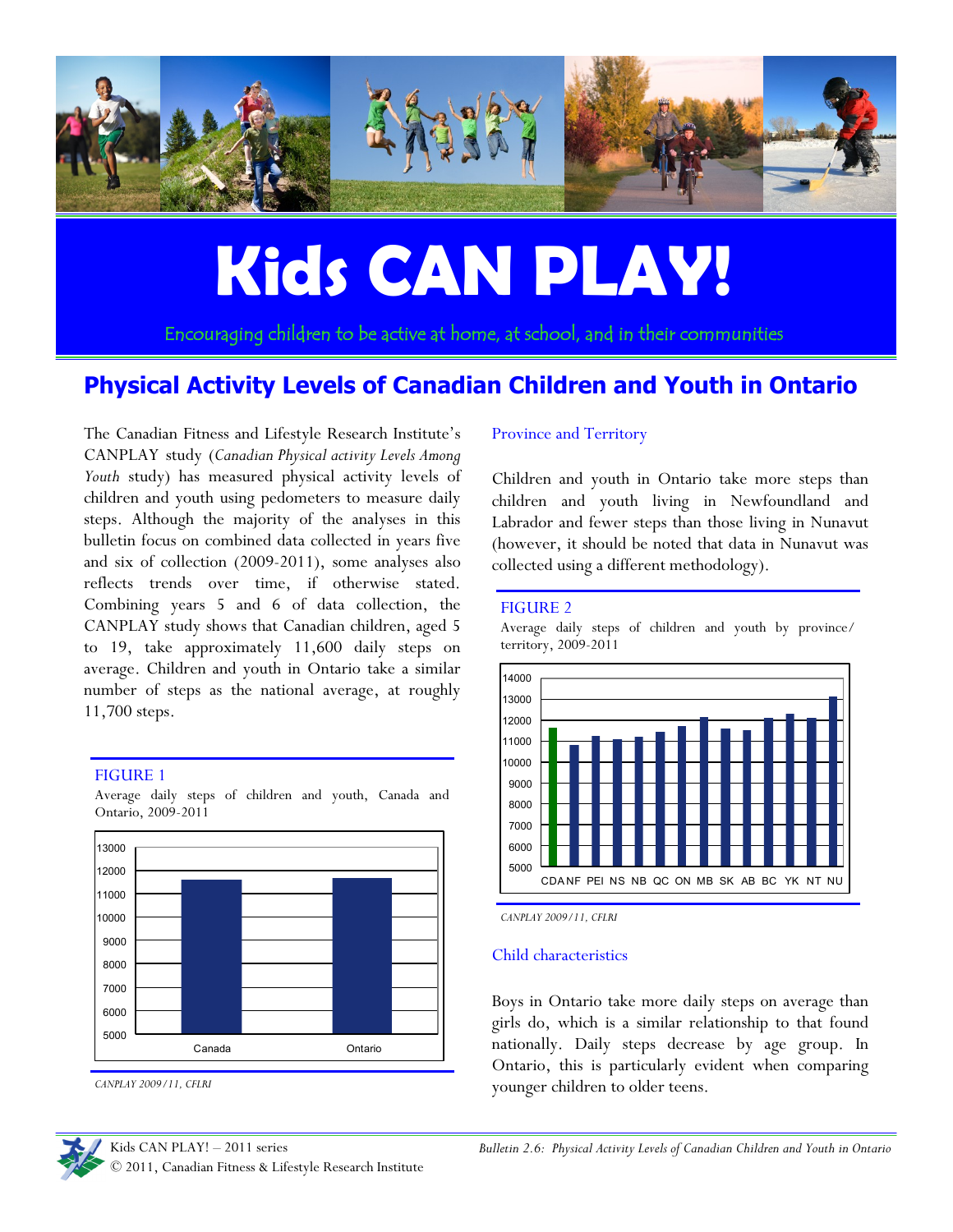The age-related decrease in steps is a pattern that appears both nationally and at a provincial level. In Ontario, only younger boys (aged 5 to 14 years) take significantly more steps than girls of the same age, however, the age-related decrease in steps appears for both boys and girls.

In Ontario, children who participate in organized physical activities and sport take significantly more daily steps on average compared to children who do not participate in these types of activities (roughly 1,500 more steps). This relationship is similar to that found nationally.

## FIGURE 3





*CANPLAY 2009/11, CFLRI*

#### Parent and household characteristics

In Ontario, there are no significant associations between children's daily steps and parent's education level, activity level, or household income. This differs from the population as a whole, where nationally: children whose parents have a university education take slightly more steps than those with a college education; children from the highest income household (≥\$100,000 per year) take more daily steps on average than those from households with incomes between \$40,000 and \$59,999; and, children whose parents consider themselves *substantially less* active than their peers take fewer steps on average than those who parents consider themselves *slightly more* active than their peers.

# Trends in activity level over time

There have been no significant changes over time in the number of steps taken by children and youth in Ontario, and this is illustrated in Figure 4. This section looks at trends over time in this province.

## FIGURE 4

Average daily steps of children and youth in Ontario, trends, 2005-2011



#### Child characteristics *CANPLAY 2005/11, CFLRI*

In all years of the CANPLAY study in Ontario, boys took more steps than girls (between 1,300 and 1,500 more steps). The age-related decrease in steps appears within all study years, and also appears for both boys and girls. Similarly, the gender differences within specific age groups are generally consistent over time. Moreover, the relationship between a child's participation in organized sport and physical activity and a greater number of steps appears within all study years in Ontario.

# Parent and household characteristics

Although there previously was a relationship between a child's average daily steps and parent's education level in earlier study years, this relationship is no longer significant in the most recent years of collection (years 5 and 6 combined). Similarly, the relationships between a child's daily steps and parent's activity level or household income that appeared in previous years, are no longer is significant in the most recent years (years 5 and 6 combined).